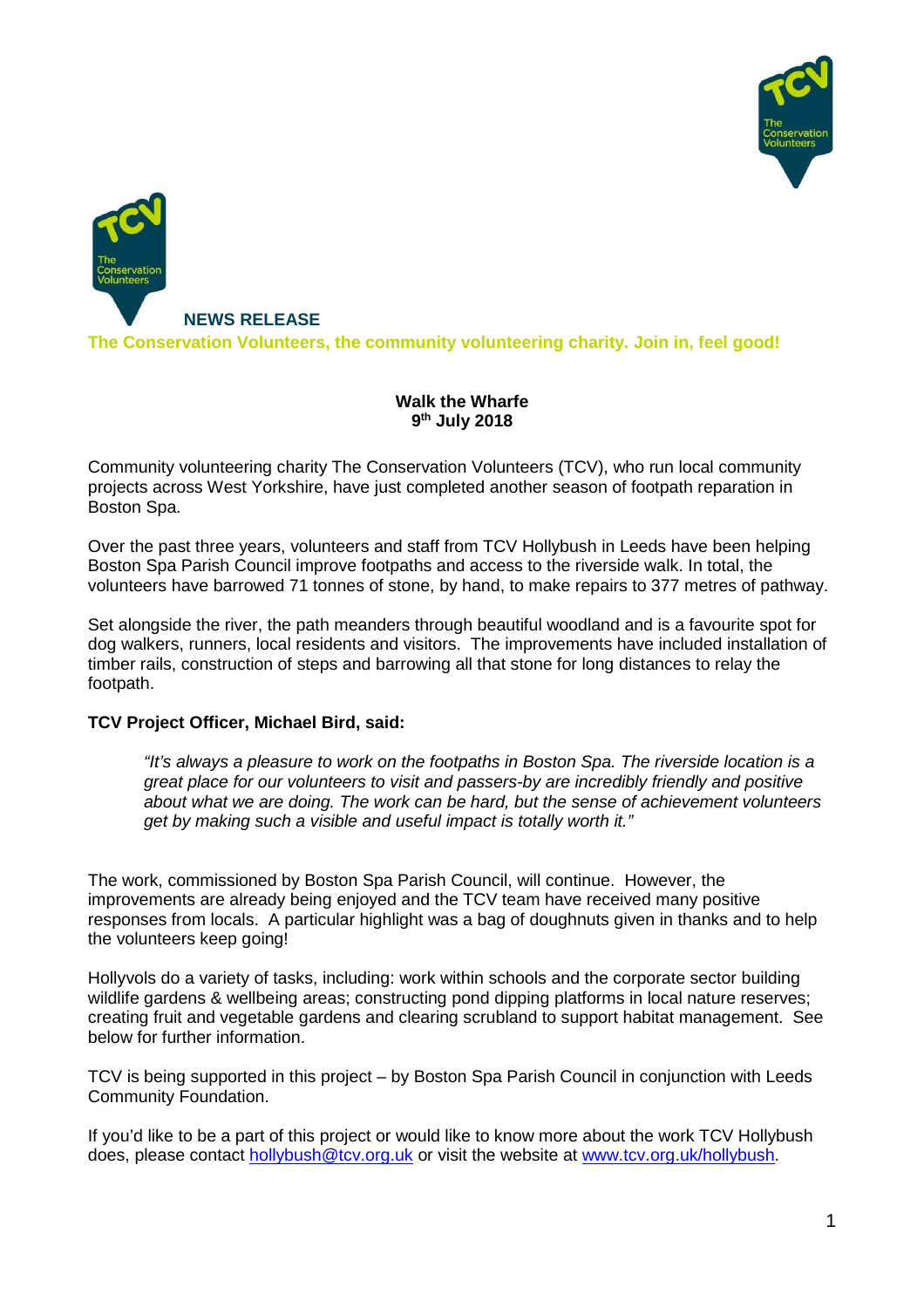

## **ENDS**

### **Media contacts**

For media enquiries about The Conservation Volunteers, please contact **c.powell@tcv.org.uk** 

### **About The Conservation Volunteers, The Community Volunteering Charity**

Every day TCV works across the UK to create healthier and happier communities for everyone communities where our activities have a lasting impact on people's health, prospects and outdoor places.

TCV works together with communities to deliver practical solutions to the real life challenges they face.

- **TCV transforms people's health:** being active outdoors improves people's mental and physical well-being and brings people together
- **TCV transforms peoples' prospects:** helping people get back to work and improve their economic well-being
- **TCV transforms outdoor spaces:** empowering communities to take responsibility for improving their environment

Our vital work includes:

- **Green Gyms:** Benefits both the health and wellbeing of participants and the people who enjoy these well-managed outdoor places in the heart of their community.
- **Natural Talent:** Supports the development of a wide range of skills from core numeracy and literacy through to hands-on conservation experience.
- **Community Builder:** Encourages people to take an active role in the creation and development of local outdoor spaces that reflect their community's unique needs.

We support:

- Over **11,000** volunteers each year to face the challenges of being indoors, inactive or isolated
- Over **130** Green Gyms to improve people's health and wellbeing
- More than **2,000** community groups across the UK to transform outdoor spaces
- Over **18,000** individuals each year to gain skills, qualifications and move into employment through our ETS programmes.

For almost 60 years we have adapted our work with volunteers to reflect the changing needs of communities in the UK and, by giving people a sense of purpose and belonging, we have empowered them to take control of their lives and outdoor spaces for the benefit of all.

Whilst our activities vary, our inclusive approach has remained consistent; bringing people and places together to create happy, healthy and connected communities for everyone.